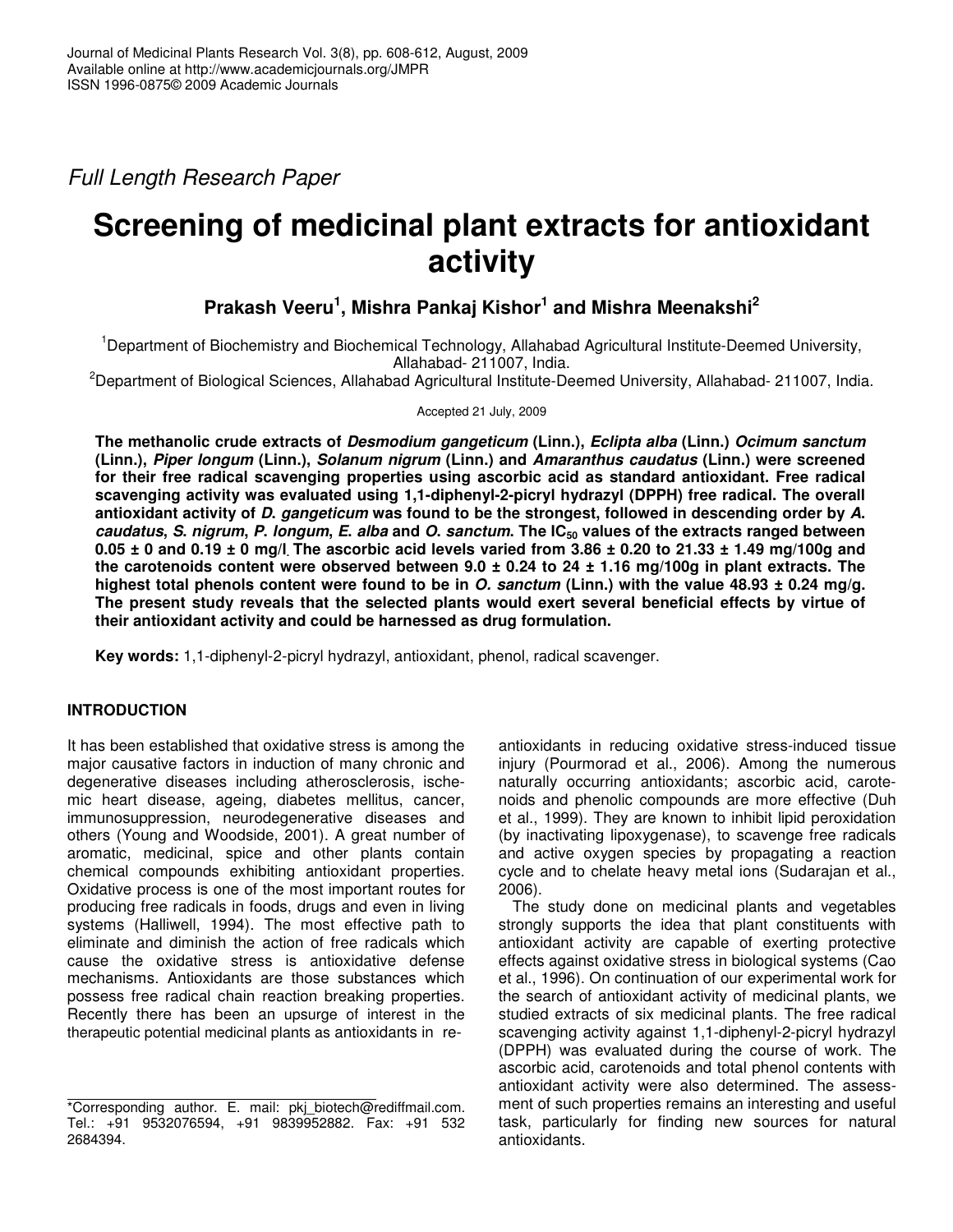**Table 1.** Characteristics of the used medicinal plants.

| <b>Botanical name</b>   | <b>English name</b> | Part used | <b>Family name</b> | <b>Medicinal use</b>            |
|-------------------------|---------------------|-----------|--------------------|---------------------------------|
| Desmodium gangeticum L. | Desmodieae          | Leaf      | Fabaceae           | Asthma, typhoid, piles          |
| Eclipta alba L.         | False daisy         | Leaf      | Asteraceae         | Antihepatotoxic                 |
| Ocimum sanctum L.       | Tulsi               | Leaf      | Lamiaceae          | Antirheumatic, anticarcinogenic |
| Piper longum L.         | Pipli               | Fruit     | Piperaceae         | Gonorrhea, hepatitis            |
| Solanum nigrum L.       | Duscle              | Fruit     | Solanaceae         | Antiseptic, antidysenteric      |
| Amaranthus caudatus L.  | Quilete             | Leaf      | Amaranthaceae      | Anthelmintic, astringen         |

#### **MATERIALS AND METHODS**

#### **Plant materials**

The six medicinal plants studied were collected by a botanist from Auraon Research Center (an authenticated research center recognized by Central Scientific and Industrial Research, India), Botanical garden of National Botanical Research Institute, Lucknow. The plant materials were cleaned and powdered. The botanical names, family names, English names and parts used are presented in Table 1.

#### **Extraction**

The plant materials presented in Table 1 were air-dried in shed at room temperature (26°C) for 2 weeks, after which it was grinded to a uniform powder. Methanol extracts were prepared by soaking 100 g each of the dry powdered plant materials in 1 litre of methanol at room temperature for 48 h. The extracts were filtered first through a Whatmann filter paper No. 42 (125 mm) and then through cotton wool. The extracts were concentrated using a rotary evaporator with the hot water bath set at 40°C. The percentage yield of extracts ranged from 5 - 20% (w/w).

#### **Antioxidant activity (DPPH free radical scavenging activity) determination**

The antioxidant activity of the plant extracts was examined on the basis of the scavenging effect on the stable DPPH free radical activity (Braca et al., 2002). Ethanolic solution of DPPH (0.05 mM) (300  $\mu$ I) was added to 40  $\mu$ I of extract solution with different concentrations (0.02 - 2 mg/ml). DPPH solution was freshly prepared and kept in the dark at 4°C. Ethanol 96% (2.7 ml) was added and the mixture was shaken vigorously. The mixture was left to stand for 5 min and absorbance was measured spectrophotometrically at 517 nm. Ethanol was used to set the absorbance zero. A blank sample containing the same amount of ethanol and DPPH was also prepared. All determinations were performed in triplicate. The radical scavenging activities of the tested samples, expressed as percentage of inhibition were calculated according to the following equation (Yen and Duh, 1994).

Percent (%) inhibition of DPPH activity =  $[(A_B - A_A) / A_B] \times 100$ 

Where  $A_A$  and  $A_B$  are the absorbance values of the test and of the blank sample, respectively. A percent inhibition versus concentration curve was plotted and the concentration of sample required for 50% inhibition was determined and represented as  $IC_{50}$ value for each of the test solutions.

#### **Determination of ascorbic acid**

The ascorbic acid was determined according to Cakmak and Marschner (1992) with some modification. Each plant extract (0.5 ml of 1:10 g/ml) in methanol was separately mixed with 5 ml of 5% meta-phosphoric acid, and centrifuged at 4000 rpm for 30 min. The reaction mixture contained 0.2 ml aliquot of the 4000 rpm supernatant, 0.5 ml 150 mM phosphate buffer (pH 7.4) containing 5 mM EDTA, 0.1 ml (10 mM) DTT (1,4-dithiothreitol) and 0.1 ml (0.5%, w/v) N-ethylmaleimide (NEM) to remove excess DTT. The color was developed after addition of the following reagents in the reaction mixture: 0.4 ml (10%) trichloroacetic acid (TCA), 0.4 ml (44%) ortho-phosphoric acid, 0.4 ml (4%) 2,2'-bipyridine in 70% ethyl alcohol, and 0.2 ml  $(3%)$  FeCl<sub>3</sub>. The mixture was then incubated at 40°C for 40 min, and the absorbance was measured at 525 nm. Ascorbic acid was used as a standard in the range of 0 to 100  $\mu$ g/ml.

#### **Determination of carotenoids**

Total carotenoids were determined by the method of Jensen (1978). One gramme sample was extracted with 100 ml of 80% methanol solution and centrifuged at 4000 rpm for 30 min. The supernatant was concentrated to dryness. The residue was dissolved in 15 ml of diethyl ether and after addition of 15 ml of 10% methanolic KOH the mixture was washed with 5% ice-cold saline water to remove alkali. The free ether extract was dried over anhydrous sodium sulphate for 2 h. The ether extracts were filtered and its absorbance was measured at 450 nm by using ether as blank.

#### **Determination of total phenol**

Total phenols were recorded by Folin Ciocalteu reagent (McDonald et al., 2001). A dilute extract of each plant extract (0.5 ml of 1:10 g/ml) or gallic acid used as standard was mixed with Folin Ciocalteu reagent (5 ml, 1:10 diluted with distilled water) and aqueous  $Na<sub>2</sub>CO<sub>3</sub>$  (4 ml, 1M). The mixture was allowed to stand for 10 min and the absorbance was measured by colorimetry at 765 nm. The standard curve was prepared using 0, 50, 100, 150, 200, 250 mg/l solutions of gallic acid in methanol: water (50:50, v/v). Total phenol contents were expressed in terms of gallic acid equivalent (mg/g of dry mass), which is used as a reference compound.

#### **Statistical analysis**

The statistical significance between free radical scavenging activity values of the extracts was analyzed with a Mann-Whitney U test. P values less than 0.05 were considered to be statistically significant.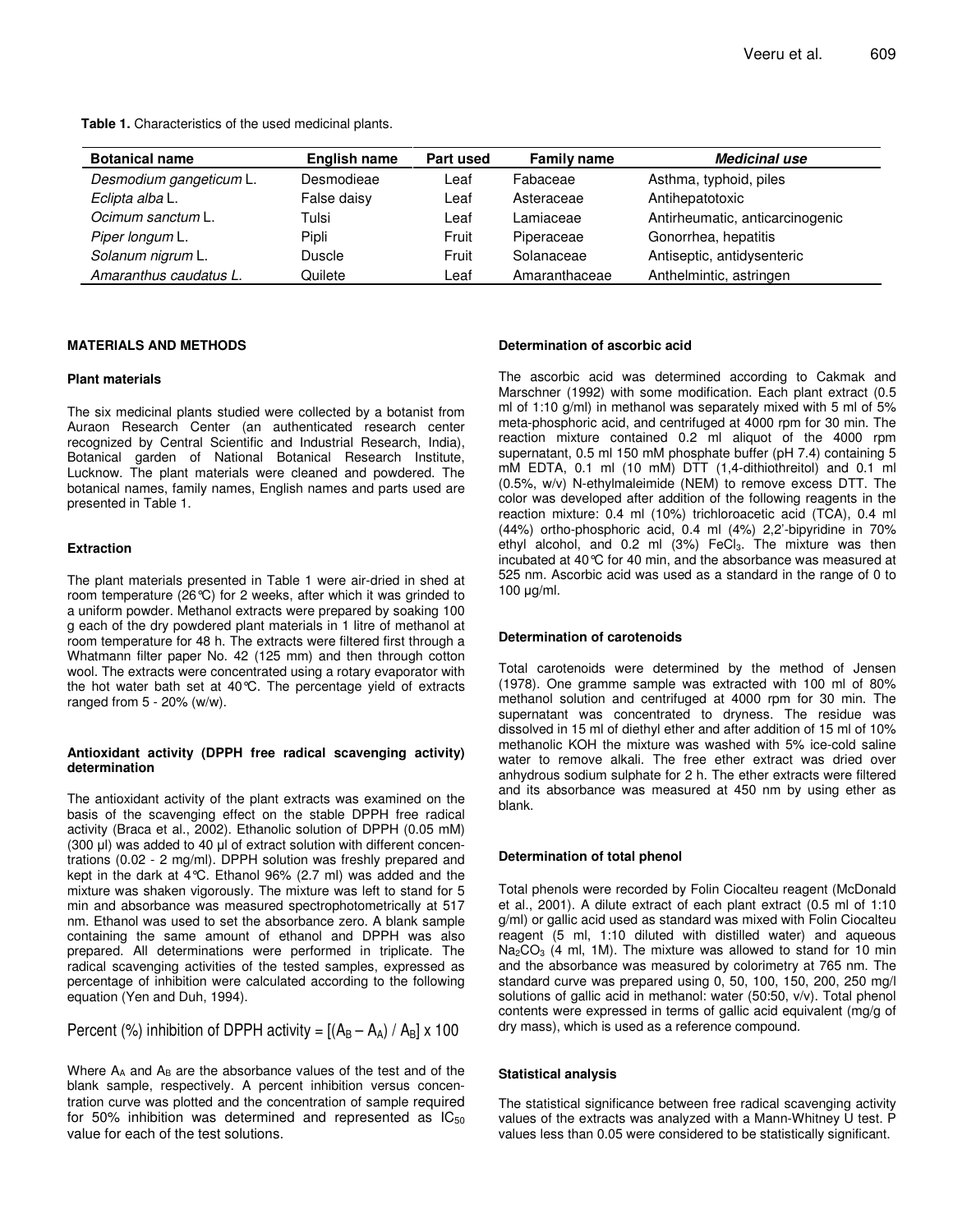

**Figure 1.** Free radical scavenging activity (IC<sub>50</sub>) in different methanolic plant extracts.



**Figure 2.** Ascorbic acid content in different methanolic plant extracts.

## **RESULTS AND DISCUSSION**

In the present study several biochemical constituents and free radical scavenging activities of six medicinal plants were evaluated. Free radicals are involved in many disorders like neurodegenerative diseases, cancer and AIDS. Antioxidants due to their scavenging activity are useful for the management of those diseases. DPPH stable free radical method is a sensitive way to determine the antioxidant activity of plant extracts (Koleva et al., 2002; Suresh et al., 2008). Figure 1 shows the amount of each extract required for 50% inhibition of DPPH activity  $(IC_{50})$ . The free radical scavenging action of methanol extracts of plant are in the order as *Desmodium gangeticum* > *Amaranthus caudatus* > *Solanum nigrum* > *Piper longum* > *Eclipta alba* > *Ocimum sanctum*. The extracts, which showed the strongest DPPH radical scavenging activity, are *D. gangeticum* and *A. caudatus*, while the others show moderate antioxidant properties. The therapeutic potential of natural medicinal plants as an antioxidant in reducing such free radical induced tissue injury, suggests that many plants have antioxidant activities that can be therapeutically useful (Kanatt et al., 2007).

Ascorbic acid acting as a chain breaking antioxidant impairs with the formation of free radicals in the process of formation of intracellular substances throughout the body, including collagen, bone matrix and tooth dentine (Beyer, 1994; Aqil et al., 2006). The quantitative determination of ascorbic acid in plant extracts shows that they are good source of ascorbic acid. High quantity of ascorbic acid was found to be 21.33 ± 1.49 mg/100g in *D*. *gangeticum* whereas in *A*. *caudatus* was recorded to have the least value of  $3.86 \pm 0.2$  mg/100g (Figure 2). A striking pathological change resulting from ascorbic acid deficiency is the weakening of the endothelial wall of the capillaries due to a reduction in the amount of intercellular substance. Therefore, a clinical manifestation of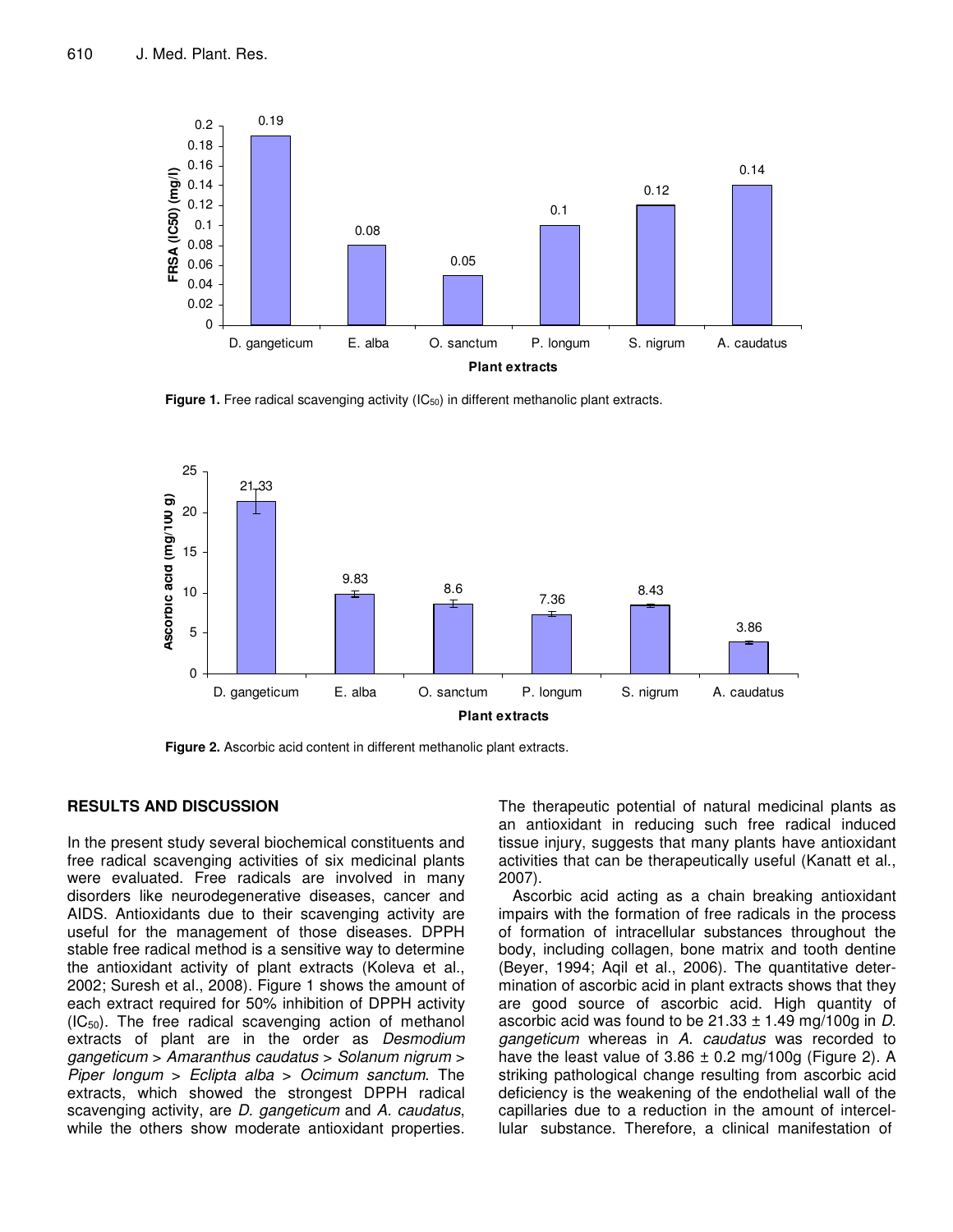

**Figure 3.** Carotenoids in different methanolic plant extracts.



**Figure 4.** Total phenol content in different methanolic plant extracts.

of scurvy hemorrhage from mucous membrane of the mouth and gastrointestinal tract, anemia, pains in the joints can be related to the association of ascorbic acid and normal connective tissue metabolism (Malencic et al., 2000).

Figure 3 demonstrate the analysis of carotenoid contents in the six investigated medicinal plants. The carotenoid content was more in *D*. *gangeticum* (24.0 ± 1.16 mg/100g) while *E*. *alba*, *O*. *sanctum* and *P*. *longum* had significantly lower values as  $9.0 \pm 0.24$  mg/100g,  $9.53 \pm 1.5$ 0.28 mg/100g and  $9.5 \pm 0.16$  mg/100g respectively. It was proved that carotenoids have a positive role on the epithelisation process and influence the cell cycle progression of the fibroblasts (Stivala et al., 1996). Carotenoids act as photoprotective agents and may reduce the risk of sunburns, photo-allergy and even some types of skin cancer (Lee et al., 2000). The examined result shows that *D*. *gangeticum* is a strong source of carotenoids and it can be a promising plant for

use in pharmacological products designed for antioxidant activity.

So far as plant phenolics constitute one of the major groups of compounds acting as primary antioxidants or free radical terminators, it was reasonable to determine their total amount in the selected plant extracts (Cook and Samman, 1996). The content of total phenols in methanolic extracts expressed in gallic acid equivalents (GAE) varied between  $3.43 \pm 0.12$  and  $48.93 \pm 0.24$ mg/g (Figure 4). The phenols contain hydroxyls that are responsible for the radical scavenging effect mainly due to redox properties (Rice-Evans et al., 1997). According to our study, the high phenolic content in *O*. *sanctum* can explain its high free radical scavenging activity.

This study reveals that tested plant materials have moderate to significant antioxidant activity and free radical scavenging activity. The result of the present study suggests that selected plants can be used as a source of antioxidants for pharmacological preparations which is